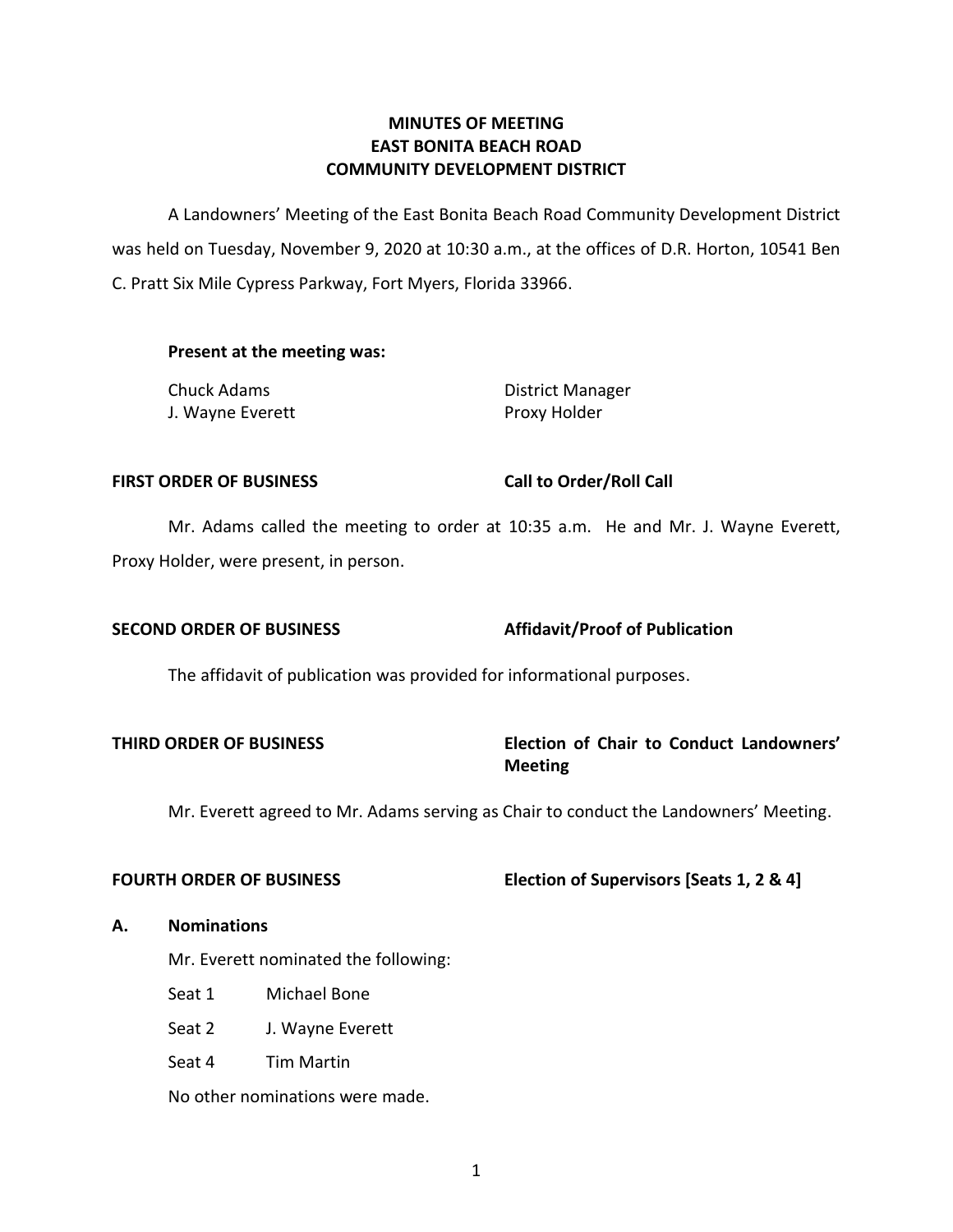### **B. Casting of Ballots**

#### **I. Determine Number of Voting Units Represented**

A total of 67 voting units were represented.

# **II. Determine Number of Voting Units Assigned by Proxy**

A total of 67 voting units were assigned, by proxy to Mr. Everett, by D.R. Horton, Inc.

Mr. Everett cast the following votes:

| Seat 1 | Michael Bone | 67 Votes |
|--------|--------------|----------|
|--------|--------------|----------|

- Seat 2 J. Wayne Everett 67 Votes
- Seat 4 Tim Martin 66 Votes

## **III. Ballot Tabulation and Results**

Mr. Adams reported the following ballot tabulation, results and term lengths:

| Seat 1 | Michael Bone      | 67 Votes | 4-year Term |
|--------|-------------------|----------|-------------|
| Seat 2 | J. Wayne Everett  | 67 Votes | 4-year Term |
| Seat 4 | <b>Tim Martin</b> | 66 Votes | 2-year Term |

### **FIFTH ORDER OF BUSINESS**

### **FIFTH ORDER OF BUSINESS Landowners' Questions/Comments**

There being no Landowners' questions or comments, the next item followed.

#### **SIXTH ORDER OF BUSINESS** Adjournment

There being no further business to discuss, the meeting adjourned at 10:37 a.m.

[SIGNATURES APPEAR ON THE FOLLOWING PAGE]